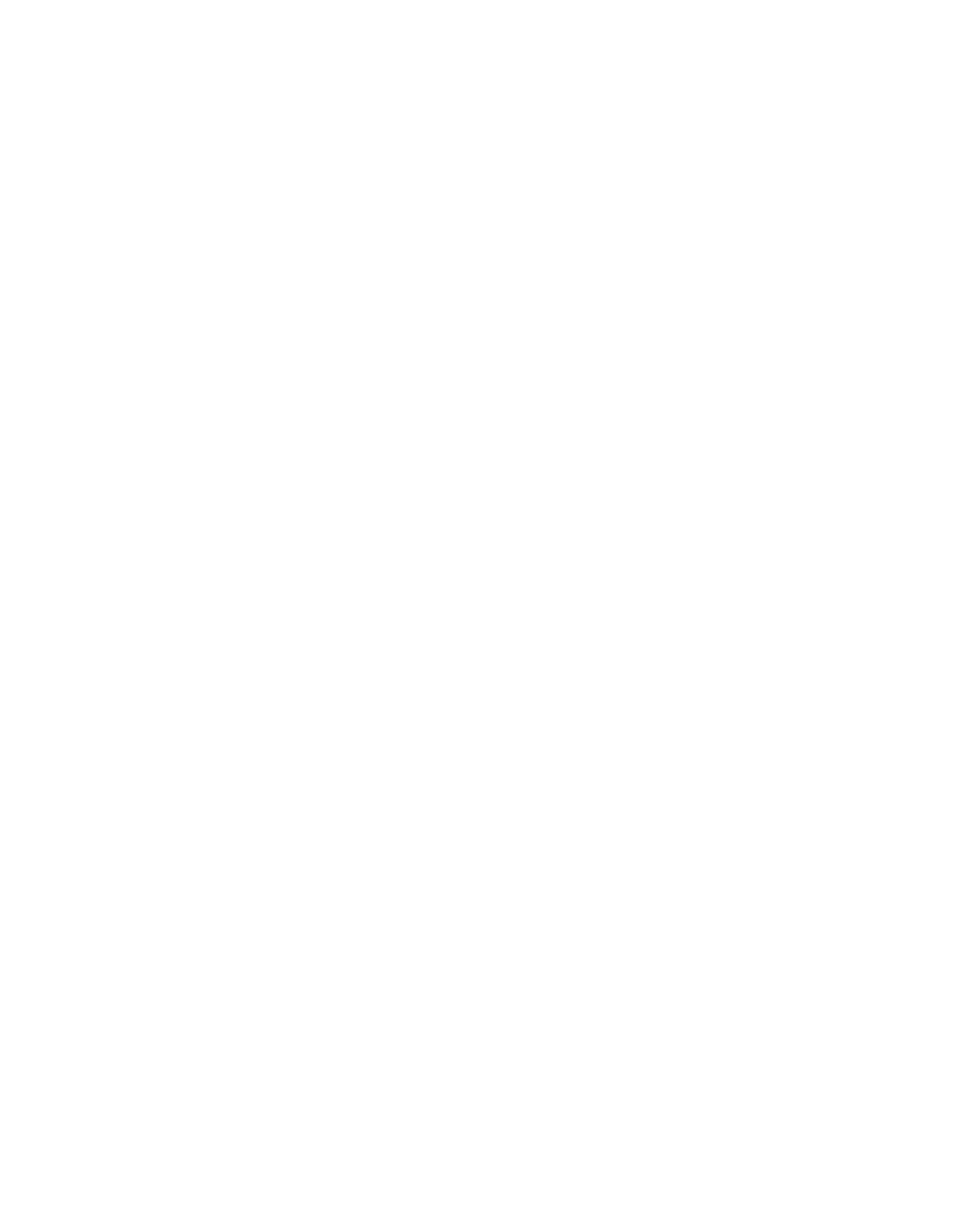- 1. CALL TO ORDER
- 2. APPROVAL OF AGENDA
- 3. DECLARATION OF CONFLICT OF INTEREST
- 4. MINUTES OF PREVIOUS MEETING
- 4.1. Towing Industry Advisory Committee Minutes May 14, 2018
- 5. DEPUTATIONS Nil
- 6. PUBLIC QUESTION PERIOD 15 Minute Limit Pursuant to Section 42 of the Council Procedure By-law 0139-2013, as amended: Towing Industry Advisory Committee may grant permissionto a member of the public to ask a question of TIAC, with the following provisions:
	- 1. The question must pertain to a specific item on the current agenda and the speaker will state which item the question is related to.
	- 2. A person asking a question shall limit any background explanation to two (2) statements, followed by the question.
	- 3. The total speaking time shall be five (5) minutes maximum, per speaker.
- 7. MATTERS TO BE CONSIDERED
- 7.1. Michael Foley, Manager, Mobile Licensing Enforcement to provide a verbal update on the status of towing issues within the industry
- 7.2. **ROUND TABLE DISCUSSION** Members of the Committee to bring your concerns regarding concerns within the towing industry
- 7.3. Towing Industry Advisory Committee Action List
- 8. OTHER BUSINESS
- 9. DATE OF NEXT MEETING April 8, 2019
- 10. ADJOURNMENT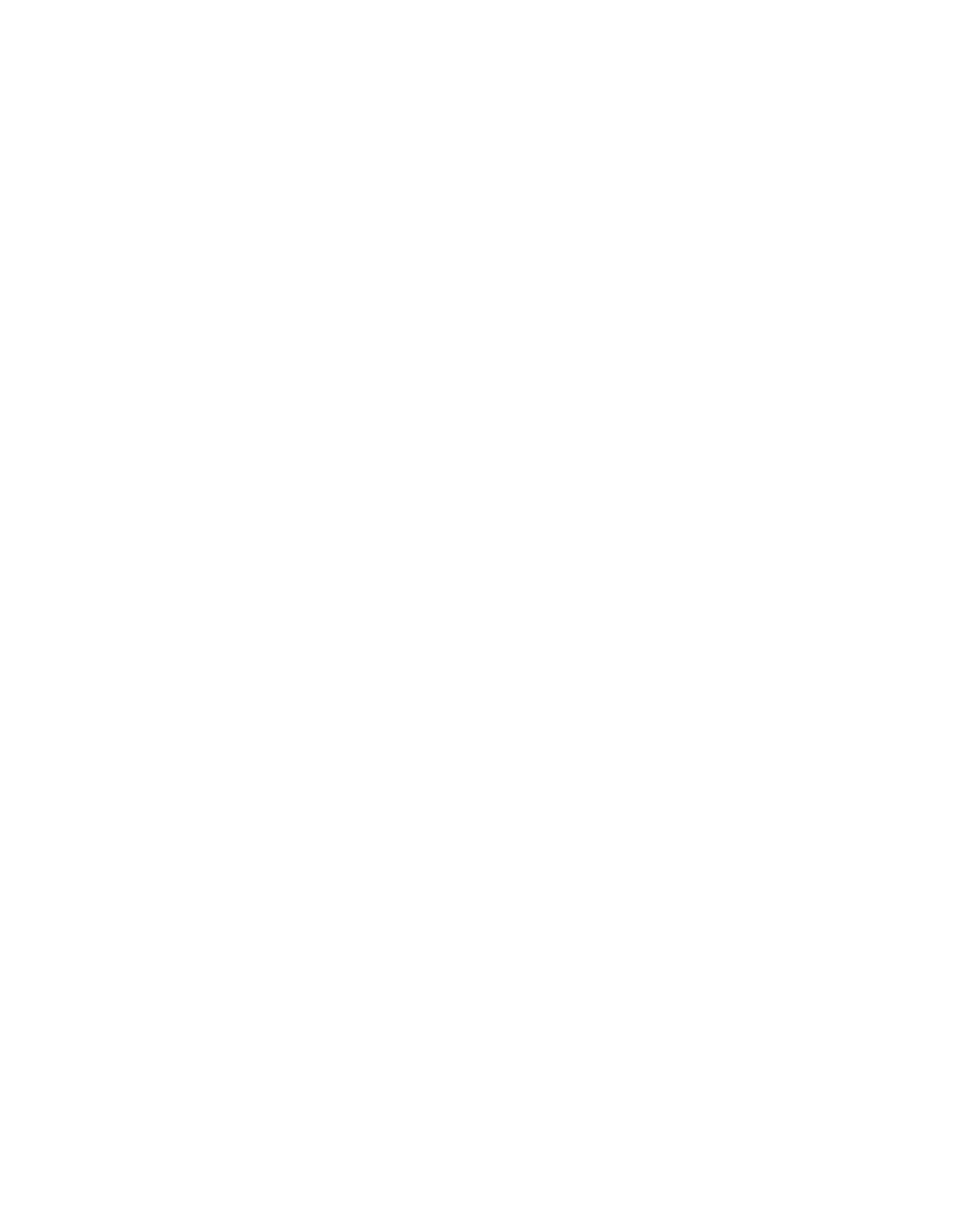

# **Towing Industry Advisory Committee**

#### **Date**

2018/05/14

## **Time**

9:31 AM

## **Location**

Civic Centre, Council Chamber, 300 City Centre Drive, Mississauga, Ontario, L5B 3C1 Ontario

### **Members Present**

Councillor Ron Starr, Ward 6 (Chair) Councillor Matt Mahoney, Ward 8 (Vice-Chair) Mark Bell, Citizen Member Robert Fluney, Citizen Member Daniel Ghanime, Citizen Member John C. Lyons, Citizen Member Tullio (Tony) Pento, Citizen Member Armando Tallarico, Citizen Member DRAFT 4.1

### **Members Absent – Nil**

### **Staff Present**

Samuel Rogers, Director, Enforcement Michael Foley, Manager, Mobile Licensing Enforcement Stephanie Smith, Legislative Coordinator, Legislative Services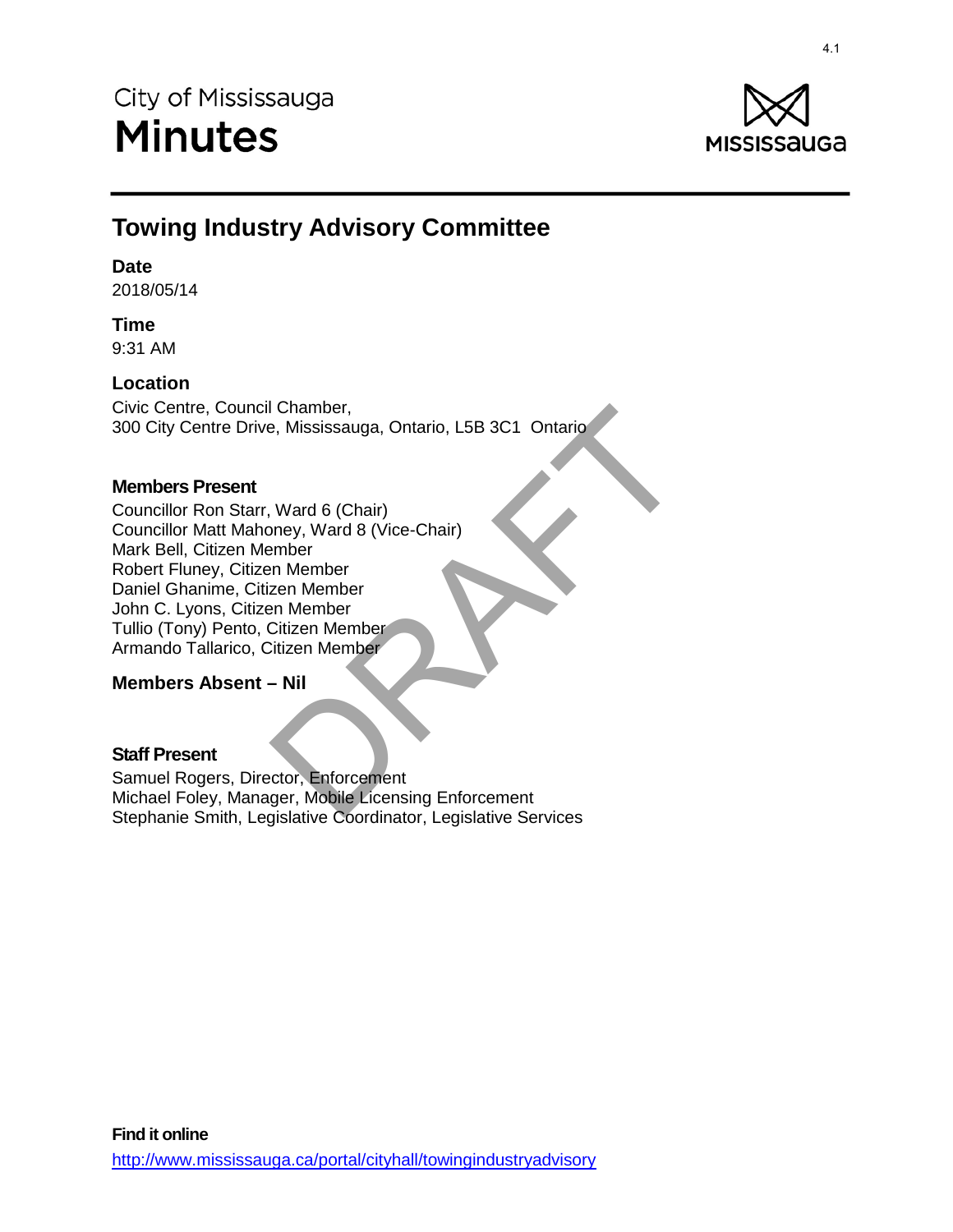2. APPROVAL OF AGENDA

Approved (R. Fluney)

#### 3. DECLARATION OF CONFLICT OF INTEREST – Nil

#### 4. MINUTES OF PREVIOUS MEETING

4.1. Towing Industry Advisory Committee Minutes - March 26, 2018

Approved (J. Lyons)

5. DEPUTATIONS

#### 5.1. Teresa Di Felice, Assistant Vice-President, CAA Club Group regarding Towing Issues - Licencing Report

Ms. Di Felice expressed concerns with the staff report and noted that CAA does not support the soft cap licence proposal and recommended to remove the current tow truck licence moratorium for an 18 month period; reduce or eliminate the 7 year G-Licence requirement; that drivers with a classification of license from A-F be exempt from any Glicense requirement; prorate the licensing fee for a soft cap; proof of a valid CVOR certificate and that staff should work with the Peel Regional Police and OPP. <sup>4.1</sup><br>
Visory Committee<br>
ORDER – 9:01AM<br>
N<u>L OF AGENDA</u><br>
(R. Fluney)<br>
TION OF CONFLICT OF INTEREST – Nil<br>
OF PREVIOUS MEETING<br>
OF PREVIOUS MEETING<br>
USERY Advisory Committee Minutes - March 26, 2018<br>
(J. Lyons)<br>
TIONS<br>
Feli

Councillors Mahoney, Starr and Parrish spoke to a towing campaign initiated by CAA, available services offered to CAA members and the 7 year G-licence requirements. Ms. Di Felice responded to questions.

Mark Bell, Citizen Member spoke to the 7 year G-Licence requirement and enquired what CAA would propose for the industry. Ms. Di Felice spoke to the requirements of hiring tow truck drivers.

#### RECOMMENDATION

TIAC-0013-2018

That the deputation by Teresa Di Felice, Assistant Vice-President, CAA Club Group regarding Towing Issues – Licensing Report be received.

Received (A. Tallarico)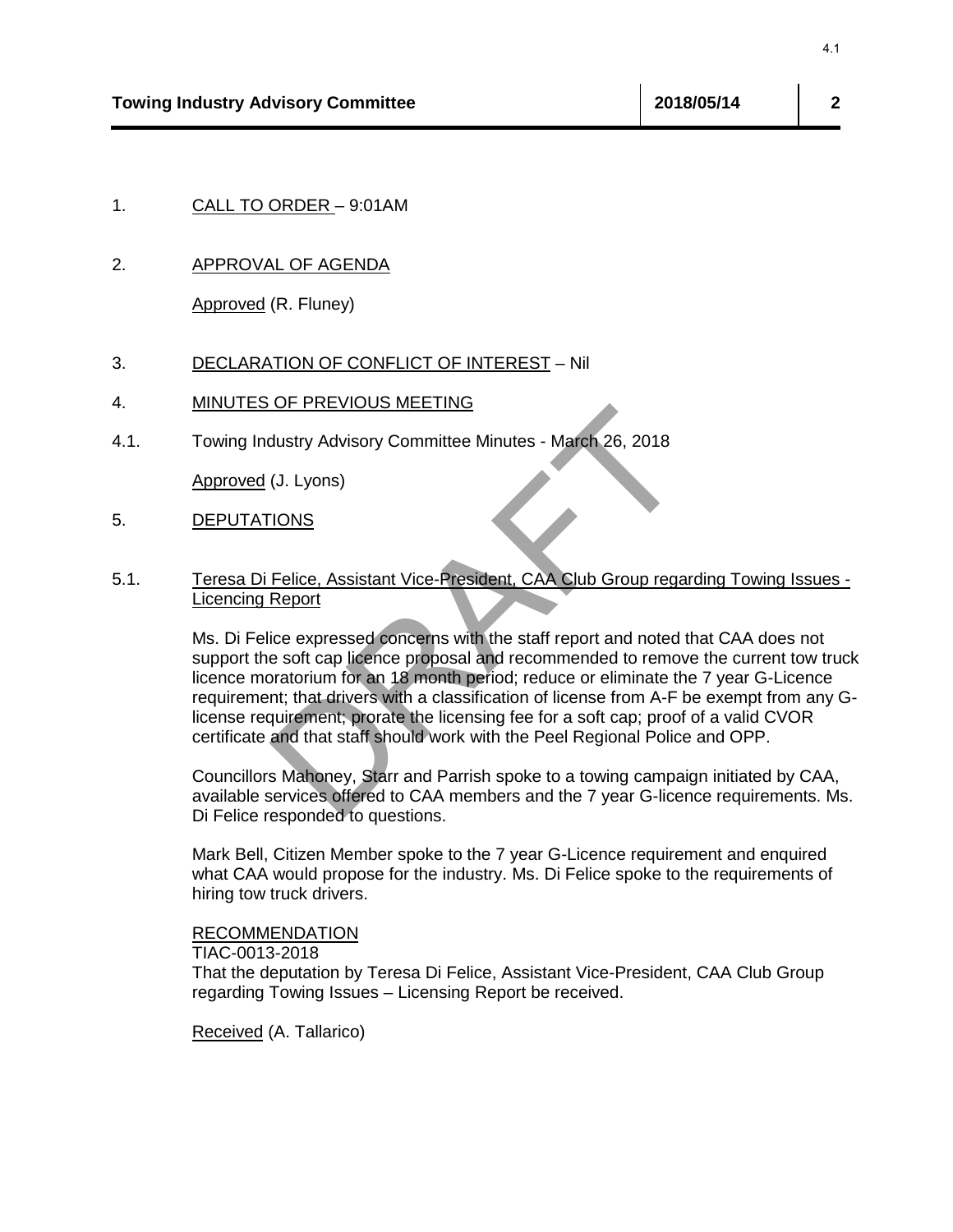#### 5.2. Item 7.1 Michael Foley, Manager, Mobile Licensing Enforcement regarding the revised issuance model for Tow Truck Owner Licenses

Mr. Foley spoke to the current requirements of the towing industry and outlined the revised issuance model for tow truck owner licences. He outlined the calculation model for the flexible cap option.

Members of the Committee made the following comments: a plate issuance model based on the population increase; the complexity of the proposed issuance model; a lottery system for plate issuance; the current number of licensed drivers in Mississauga; a reduction of the 7 year G-Licence requirement; a 5 year clean driving record; monitoring the trends in the industry; equivalent experience from other provinces or countries and to add a probation period to the by-law. <sup>4.1</sup><br>
Nisory Committee<br>
inchael Foley, Manager, Mobile Licensing Enforcement regarding the revise<br>
inchael For Tow Truck Owner Licenses<br>
spoke to the current requirements of the towing industry and outlined the<br>
spoke to

Samuel Rogers, Director, Enforcement spoke to two separate issues: the plate moratorium and driver experience. He noted that staff would bring back a report to a future General Committee meeting.

#### RECOMMENDATION

TIAC-0014-2018

- 1. That the deputation by Michael Foley, Manager, Mobile Licensing Enforcement regarding the revised issuance model for Tow Truck Owner Licenses be received.
- 2. That staff be directed to bring back a report to a future General Committee meeting regarding amendeding the Tow Truck Licensing By-law 420-04 to reduce the Seven years of full "G" driving experience to Five years.

Received (M. Bell)

### 6. PUBLIC QUESTION PERIOD - 15 Minute Limit

(Persons who wish to address the Towing Industry Advisory Committee about a matter on the Agenda. Persons addressing the Towing Industry Advisory Committee with a question should limit preamble to a maximum of two (2) statements, sufficient to establish the context for the question, with a 5 minute limitation. Leave must be granted by the Committee to deal with any matter not on the Agenda.)

Allen, Seneca Towing spoke to experience of a new tow truck driver, mandatory driver training and the towing requirements for the Town of Caledon. Michael Foley, Manager, Mobile Licensing Enforcement spoke to the City of Mississauga training and complaints received.

Bill Simpson, representing Tier One Towing spoke to the application of a new tow licence and the issuance of new licences. Mr. Foley responded.

Lisa Goncalves, Abrams Towing spoke to the 5 year driving experience and that equivalent experience from other provinces or countries should be considered.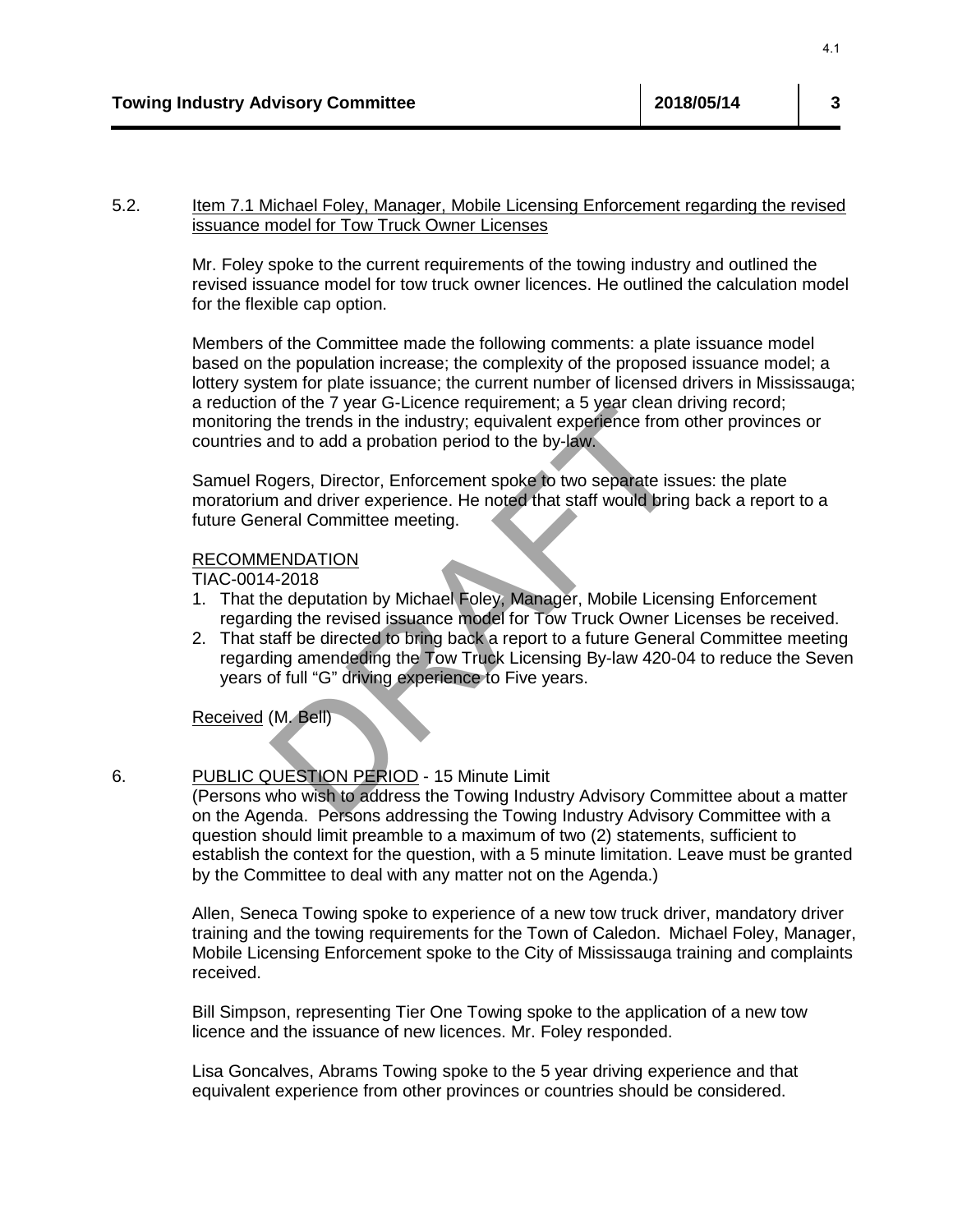## 7. MATTERS CONSIDERED

7.1. Amendment to the Tow Truck Licensing By-law 420-04: Revised Issuance Model for Tow Truck Owner Licences

#### RECOMMENDATION

TIAC-0015-2018

That the Towing Industry Advisory Committee provide comments to staff for inclusion in a future report to General Committee, on the report from the Commissioner of Transportation and Works dated April 24, 2018 and entitled "Amendment to the Tow Truck Licensing By-law 420-04: Revised Issuance Model for Tow Truck Owner Licences." <sup>4.1</sup><br>
SCONSIDERED<br>
In the Tow Truck Licensing By-law 420-04: Revised Issuance Model for<br>
<u>nt other Tow Truck Licensing By-law 420-04: Revised Issuance Model for<br>
ENDATION<br>
point to General Committee, on the report from th</u>

Approved (M. Bell)

7.2. Towing Industry Advisory Committee 2018 Action List

RECOMMENDATION TIAC-0016-2018 That the Towing Industry Advisory Committee 2018 Action List be received.

Received (A. Tallarico)

#### 8. OTHER BUSINESS

Mark Bell, Citizen Member spoke to an increase of the re-tow rate and outlined the rates of other municipalities.

- 9. DATE OF NEXT MEETING TBD
- 10. ADJOURNMENT 11:00AM (T. Pento)